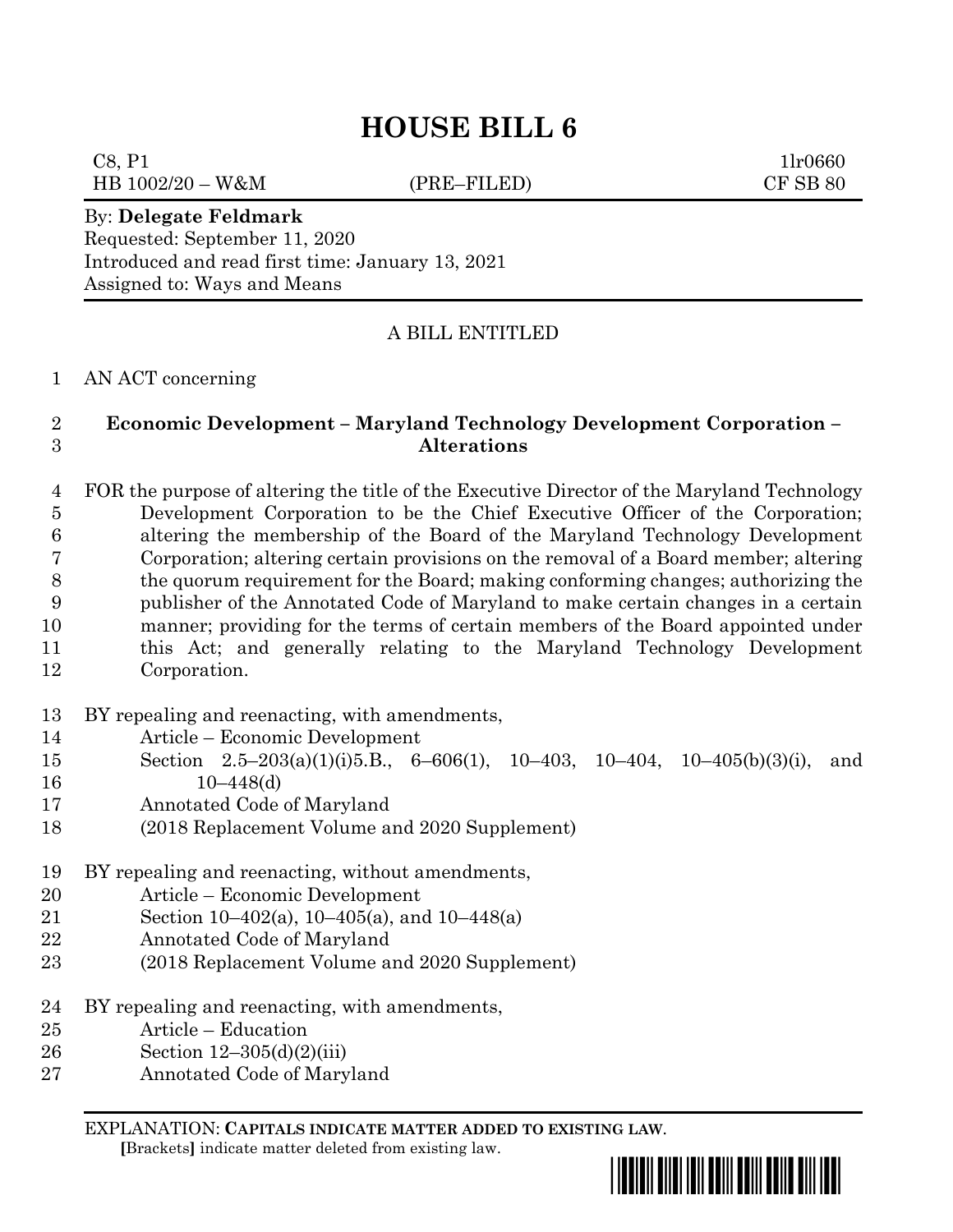|                                    | $\sqrt{2}$                                                                                                                                                                                               |                            | <b>HOUSE BILL 6</b>                                                                                                                                                |  |  |  |  |  |
|------------------------------------|----------------------------------------------------------------------------------------------------------------------------------------------------------------------------------------------------------|----------------------------|--------------------------------------------------------------------------------------------------------------------------------------------------------------------|--|--|--|--|--|
| $\mathbf{1}$                       |                                                                                                                                                                                                          |                            | (2018 Replacement Volume and 2020 Supplement)                                                                                                                      |  |  |  |  |  |
| $\overline{2}$<br>3<br>4<br>5<br>6 | BY repealing and reenacting, with amendments,<br>Article – State Government<br>Section 9-2204(c)(3)(iv) and 9-2901(c)(10)<br>Annotated Code of Maryland<br>(2014 Replacement Volume and 2020 Supplement) |                            |                                                                                                                                                                    |  |  |  |  |  |
| 7<br>8                             | SECTION 1. BE IT ENACTED BY THE GENERAL ASSEMBLY OF MARYLAND,<br>That the Laws of Maryland read as follows:                                                                                              |                            |                                                                                                                                                                    |  |  |  |  |  |
| 9                                  |                                                                                                                                                                                                          |                            | <b>Article - Economic Development</b>                                                                                                                              |  |  |  |  |  |
| 10                                 | $2.5 - 203.$                                                                                                                                                                                             |                            |                                                                                                                                                                    |  |  |  |  |  |
| 11                                 | (1)<br>(a)                                                                                                                                                                                               | (i)                        | The Commission consists of:                                                                                                                                        |  |  |  |  |  |
| 12<br>13                           | instrumentalities of the State:                                                                                                                                                                          |                            | following representatives of State units<br>5.<br>the<br>and                                                                                                       |  |  |  |  |  |
| 14<br>15<br>16                     | <b>OFFICER'S</b> designee;                                                                                                                                                                               |                            | <b>B.</b><br><b>CHIEF</b> Executive<br>[Director] <b>OFFICER</b> of the<br>the<br>Maryland Technology Development Corporation, or the CHIEF Executive [Director's] |  |  |  |  |  |
| 17                                 | $6 - 606.$                                                                                                                                                                                               |                            |                                                                                                                                                                    |  |  |  |  |  |
| 18                                 |                                                                                                                                                                                                          | The Authority consists of: |                                                                                                                                                                    |  |  |  |  |  |
| 19<br>20                           | (1)                                                                                                                                                                                                      |                            | the CHIEF Executive [Director] OFFICER of the Maryland Technology<br>Development Corporation, or the CHIEF Executive [Director's] OFFICER'S designee;              |  |  |  |  |  |
| 21                                 | $10 - 402.$                                                                                                                                                                                              |                            |                                                                                                                                                                    |  |  |  |  |  |
| 22                                 | (a)                                                                                                                                                                                                      |                            | There is a Maryland Technology Development Corporation.                                                                                                            |  |  |  |  |  |
| 23                                 | $10 - 403.$                                                                                                                                                                                              |                            |                                                                                                                                                                    |  |  |  |  |  |
| 24<br>25                           | (a)<br>(1)<br>exercise its corporate powers.                                                                                                                                                             |                            | A Board of Directors shall manage the Corporation and its units and                                                                                                |  |  |  |  |  |
| $26\,$<br>$27\,$                   | (2)<br>committee.                                                                                                                                                                                        | (i)                        | The Board of Directors may appoint members of an advisory                                                                                                          |  |  |  |  |  |
| 28<br>29                           |                                                                                                                                                                                                          | (ii)                       | If the Board of Directors appoints an advisory committee, the<br>Board shall adopt policies establishing the responsibilities of the advisory committee.           |  |  |  |  |  |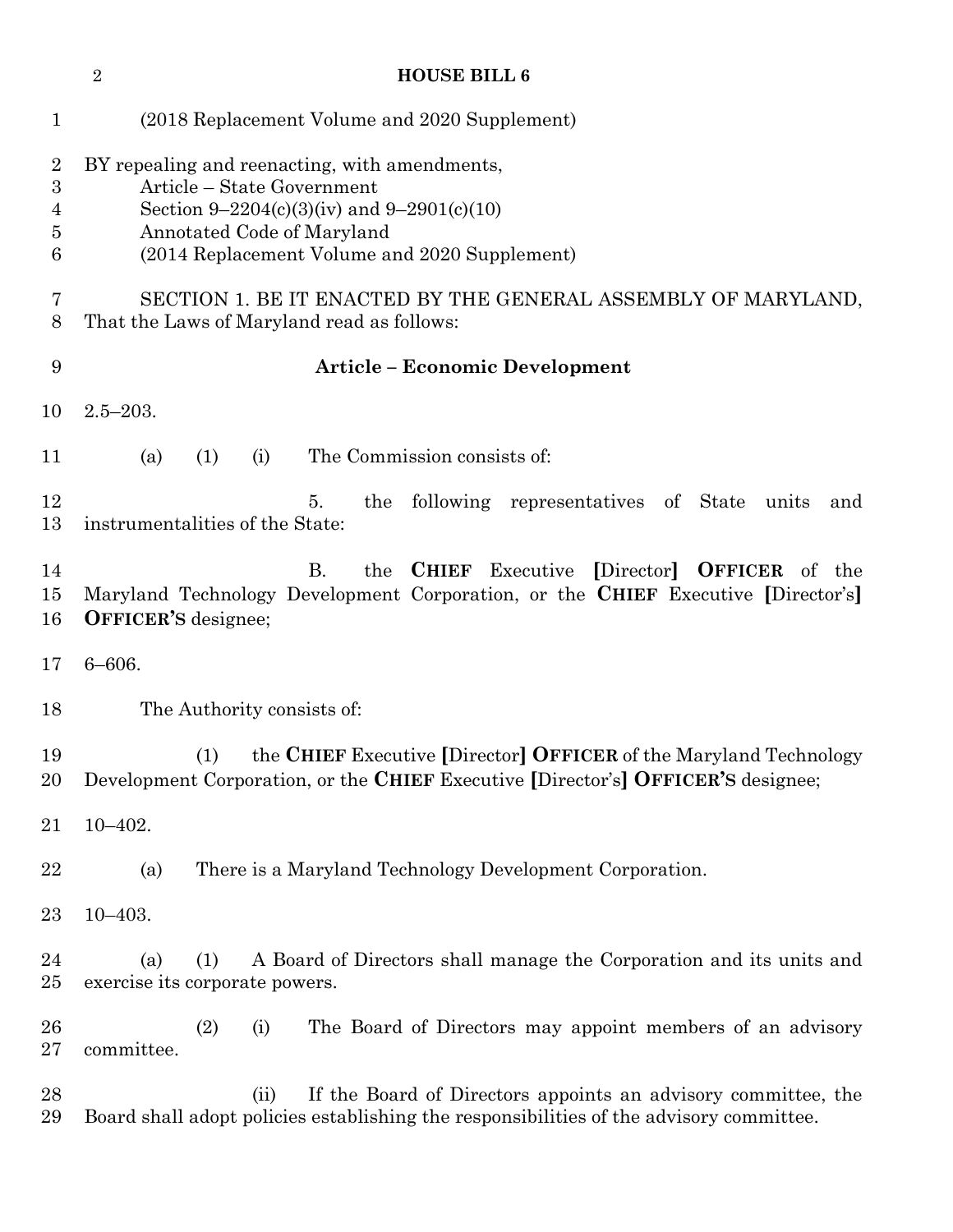| $\mathbf 1$    | (b)                                            |     |       | The Board consists of the following [15] 19 members:              |
|----------------|------------------------------------------------|-----|-------|-------------------------------------------------------------------|
| $\overline{2}$ |                                                | (1) |       | the Secretary or the Secretary's designee; [and]                  |
| 3<br>4         | consent of the Senate:                         | (2) |       | fourteen members appointed by the Governor with the advice and    |
| $\overline{5}$ |                                                |     | (i)   | two representing the nonprofit research sector of the State;      |
| 6              |                                                |     | (ii)  | two with expertise in venture capital financing;                  |
| 7              |                                                |     | (iii) | five with experience in technology-based businesses;              |
| 8              |                                                |     | (iv)  | two representing colleges and universities; and                   |
| 9              |                                                |     | (v)   | three members of the general public; AND                          |
| 10             |                                                | (3) |       | SUBJECT TO SUBSECTION (C) OF THIS SECTION:                        |
| 11<br>12       | <b>SENATE; AND</b>                             |     | (I)   | TWO MEMBERS APPOINTED BY THE PRESIDENT OF THE                     |
| 13<br>14       | HOUSE.                                         |     | (II)  | TWO MEMBERS APPOINTED BY THE SPEAKER OF THE                       |
| 15<br>16       | $\left( \mathrm{C}\right)$<br><b>SHALL:</b>    |     |       | THE MEMBERS APPOINTED UNDER SUBSECTION (B)(3) OF THIS SECTION     |
| 17<br>18       | STATE;                                         |     | (I)   | REPRESENT THE NONPROFIT RESEARCH SECTOR OF THE                    |
| 19             |                                                |     | (II)  | HAVE EXPERTISE IN VENTURE CAPITAL FINANCING;                      |
| 20             |                                                |     | (III) | HAVE EXPERIENCE IN TECHNOLOGY-BASED BUSINESSES;                   |
| 21             |                                                |     | (IV)  | REPRESENT COLLEGES AND UNIVERSITIES; OR                           |
| 22             |                                                |     | (V)   | BE MEMBERS OF THE GENERAL PUBLIC.                                 |
| 23             | $\left[\text{(c)}\right]\left(\text{D}\right)$ |     |       | A member of the Board shall reside in the State.                  |
| 24             | [(d)] (E)                                      |     |       | In making appointments to the Board, the Governor shall consider: |
| 25             |                                                | (1) |       | diversity; and                                                    |

## **HOUSE BILL 6** 3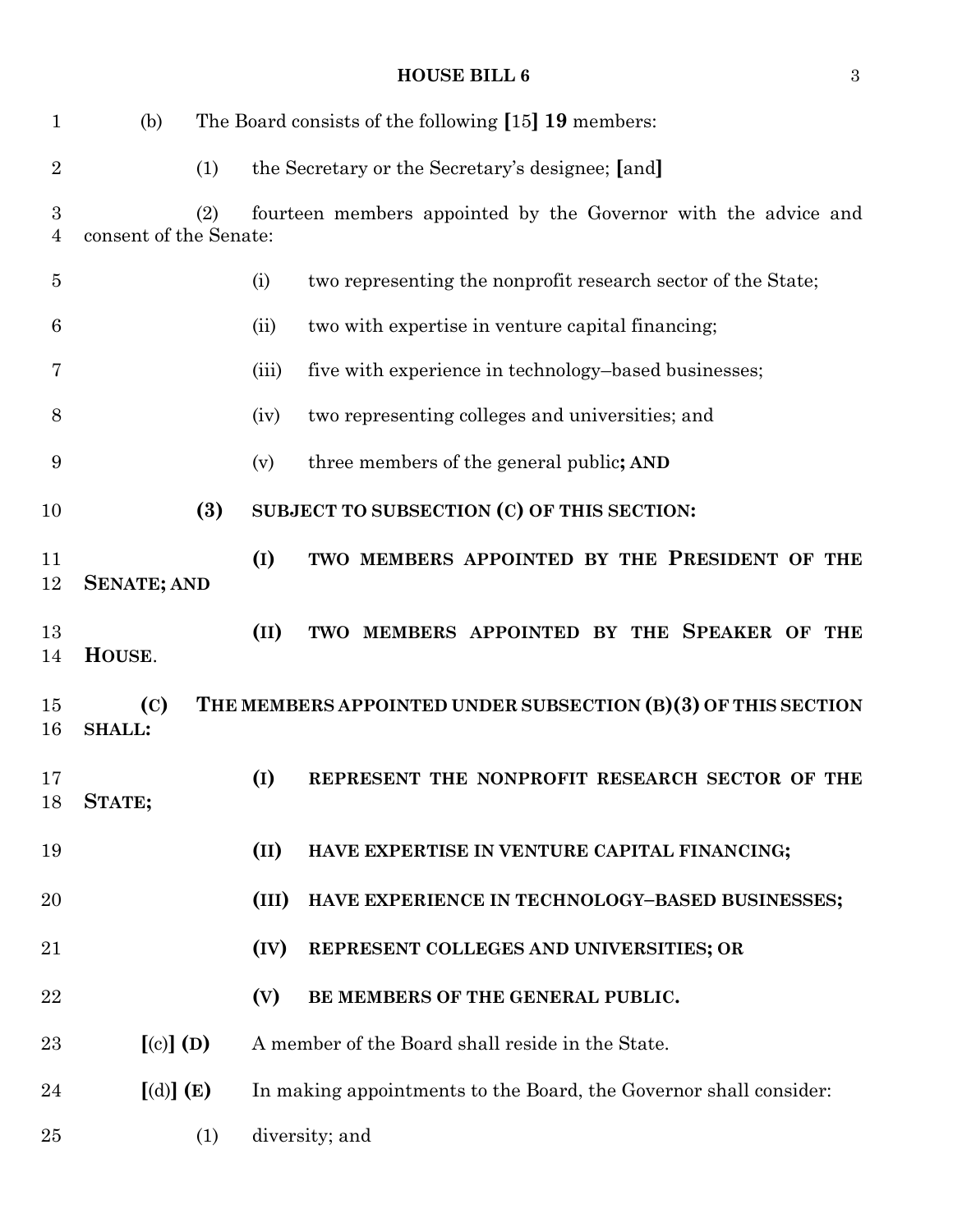|                     | $\boldsymbol{4}$                                                 | <b>HOUSE BILL 6</b>                                                                                                                                         |
|---------------------|------------------------------------------------------------------|-------------------------------------------------------------------------------------------------------------------------------------------------------------|
| $\mathbf 1$         | (2)                                                              | all geographic regions of the State.                                                                                                                        |
| $\overline{2}$      | [(e)](F)                                                         | A member of the Board:                                                                                                                                      |
| $\boldsymbol{3}$    | (1)                                                              | may not receive compensation as a member of the Board; but                                                                                                  |
| $\overline{4}$<br>5 | (2)                                                              | is entitled to reimbursement for expenses under the Standard State<br>Travel Regulations, as provided in the State budget.                                  |
| $6\phantom{.}6$     | [(f)](G)                                                         | The term of an appointed member is 4 years.<br>(1)                                                                                                          |
| 7<br>8              | (2)                                                              | The terms of the appointed members are staggered as required by the<br>terms provided for members on October 1, 2008.                                       |
| 9<br>10             | (3)                                                              | At the end of a term, an appointed member continues to serve until a<br>successor is appointed and qualifies.                                               |
| 11<br>12            | (4)                                                              | A member who is appointed after a term has begun serves only for the<br>rest of the term and until a successor is appointed and qualifies.                  |
| 13<br>14            | $[(g)]$ (H)                                                      | (1)<br>THIS SUBSECTION APPLIES TO A MEMBER WHO<br>IS<br>APPOINTED BY THE GOVERNOR UNDER SUBSECTION (B) OF THIS SECTION.                                     |
| 15<br>16            | (2)                                                              | The Governor may remove an appointed member for incompetence,<br>misconduct, or failure to perform the duties of the position.                              |
| 17                  | $[(h)]$ $(I)$                                                    | The Board shall elect a chair from among its members.                                                                                                       |
| 18<br>19            | $\left[\left(i\right)\right]\left(\mathbf{J}\right)$<br>members. | The Board may act with an affirmative vote of [nine] 11 Board                                                                                               |
| 20                  | $10 - 404.$                                                      |                                                                                                                                                             |
| 21                  | (a)                                                              | The Corporation shall employ [an] A CHIEF Executive [Director] OFFICER.                                                                                     |
| 22<br>23            | (b)                                                              | The CHIEF Executive [Director] OFFICER shall have experience with and<br>possess qualifications relevant to the activities and purposes of the Corporation. |
| 24                  | $10 - 405.$                                                      |                                                                                                                                                             |
| 25                  | (a)                                                              | The Attorney General is the legal advisor to the Corporation.                                                                                               |
| 26                  | (3)<br>(b)                                                       | The general counsel to the Corporation shall:<br>(i)                                                                                                        |
| 27<br>28            |                                                                  | advise the CHIEF Executive [Director] OFFICER, Board<br>1.<br>of Directors, and any other official of the Corporation as requested by the Corporation;      |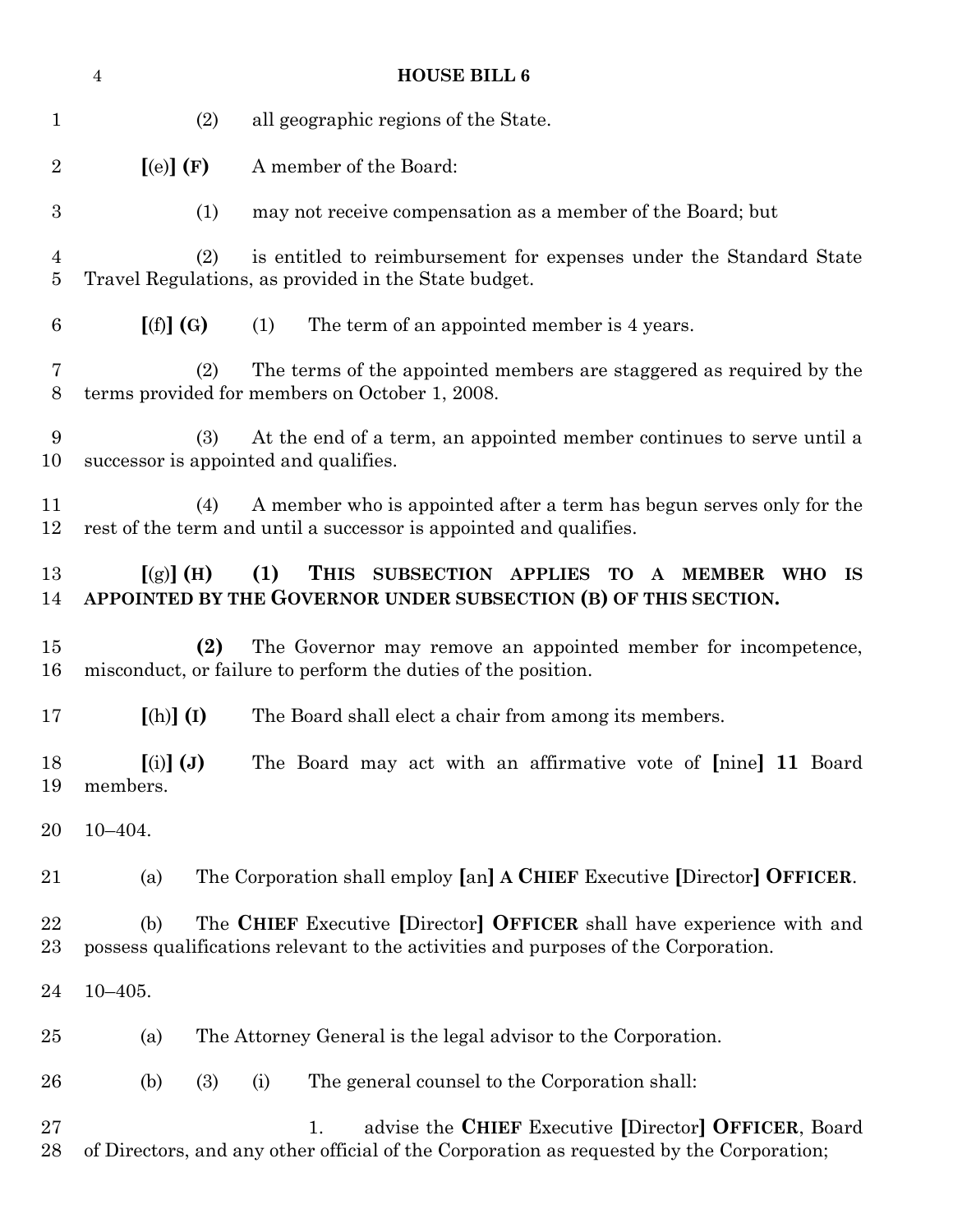## **HOUSE BILL 6** 5

| 1<br>$\overline{2}$      | 2.<br>supervise the other assistant Attorneys General assigned<br>to the Corporation; and                                                                                                                                                                                                                                                     |
|--------------------------|-----------------------------------------------------------------------------------------------------------------------------------------------------------------------------------------------------------------------------------------------------------------------------------------------------------------------------------------------|
| 3<br>4                   | 3.<br>perform for the Corporation other duties the Attorney<br>General assigns.                                                                                                                                                                                                                                                               |
| 5                        | $10 - 448.$                                                                                                                                                                                                                                                                                                                                   |
| 6<br>7                   | There is a Coordinating Emerging Nanobiotechnology Research in Maryland<br>(a)<br>Fund in the Corporation.                                                                                                                                                                                                                                    |
| 8<br>9<br>10             | The CHIEF Executive [Director] OFFICER of the Corporation, or the CHIEF<br>(d)<br>Executive [Director's] OFFICER'S designee, shall administer the Fund in accordance with<br>this part and other applicable law.                                                                                                                              |
| 11                       | <b>Article - Education</b>                                                                                                                                                                                                                                                                                                                    |
| 12                       | $12 - 305.$                                                                                                                                                                                                                                                                                                                                   |
| 13                       | (d)<br>(2)<br>The Executive Director shall:                                                                                                                                                                                                                                                                                                   |
| 14<br>15<br>16           | Develop a working relationship with the Secretary of Commerce<br>(iii)<br>and the CHIEF Executive [Director] OFFICER of the Maryland Technology Development<br>Corporation; and                                                                                                                                                               |
| 17                       | <b>Article - State Government</b>                                                                                                                                                                                                                                                                                                             |
| 18                       | $9 - 2204.$                                                                                                                                                                                                                                                                                                                                   |
| 19                       | The management committee shall be composed of:<br>(3)<br>$\left( \mathrm{c}\right)$                                                                                                                                                                                                                                                           |
| 20<br>21                 | the CHIEF Executive [Director] OFFICER of the Maryland<br>(iv)<br>Technology Development Corporation; and                                                                                                                                                                                                                                     |
| 22                       | $9 - 2901.$                                                                                                                                                                                                                                                                                                                                   |
| 23                       | The Council consists of the following members:<br>$\left( \mathrm{c}\right)$                                                                                                                                                                                                                                                                  |
| 24<br>$25\,$             | the CHIEF Executive [Director] OFFICER of the Maryland Technology<br>(10)<br>Development Corporation, or the CHIEF Executive [Director's] OFFICER'S designee;                                                                                                                                                                                 |
| 26<br>$27\,$<br>28<br>29 | SECTION 2. AND BE IT FURTHER ENACTED, That the publisher of the<br>Annotated Code of Maryland, in consultation with and subject to the approval of the<br>Department of Legislative Services, shall correct, with no further action required by the<br>General Assembly, cross–references and terminology rendered incorrect by this Act. The |